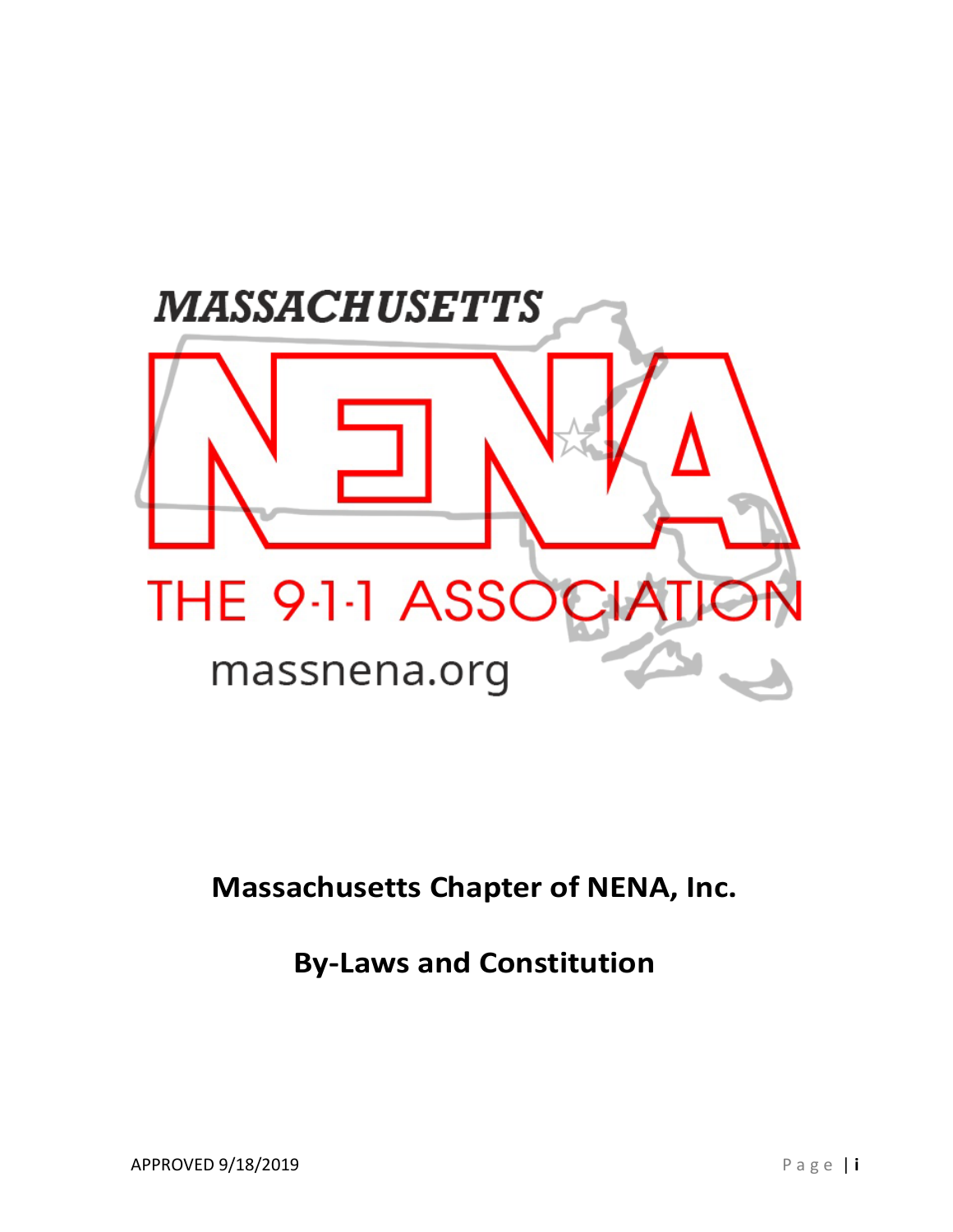# **Table of Contents**

| <b>ARTICLE I</b>   |                                                     |  |
|--------------------|-----------------------------------------------------|--|
| <b>ARTICLE II</b>  |                                                     |  |
| Section 1          |                                                     |  |
| Section 2          |                                                     |  |
| <b>ARTICLE III</b> |                                                     |  |
| Section 1          |                                                     |  |
| Section 2          |                                                     |  |
| Section 3          |                                                     |  |
| Section 4          |                                                     |  |
| Section 5          |                                                     |  |
| <b>ARTICLE IV</b>  |                                                     |  |
| Section 1          |                                                     |  |
| Section 2          |                                                     |  |
| Section 3          |                                                     |  |
| Section 4          |                                                     |  |
| Section 5          |                                                     |  |
| Section 6          |                                                     |  |
| Section 7          |                                                     |  |
| <b>ARTICLE V</b>   |                                                     |  |
| Section 1          |                                                     |  |
| Section 2          | Number, Membership, Authority, and Responsibility 4 |  |
| <b>ARTICLE VI</b>  |                                                     |  |
| Section 1          |                                                     |  |
| Section 2          |                                                     |  |
| Section 3          |                                                     |  |
| Section 4          |                                                     |  |
| Section 5          |                                                     |  |
| Section 6          |                                                     |  |
| Section 7          |                                                     |  |
| Section 8          |                                                     |  |
| Section 9          |                                                     |  |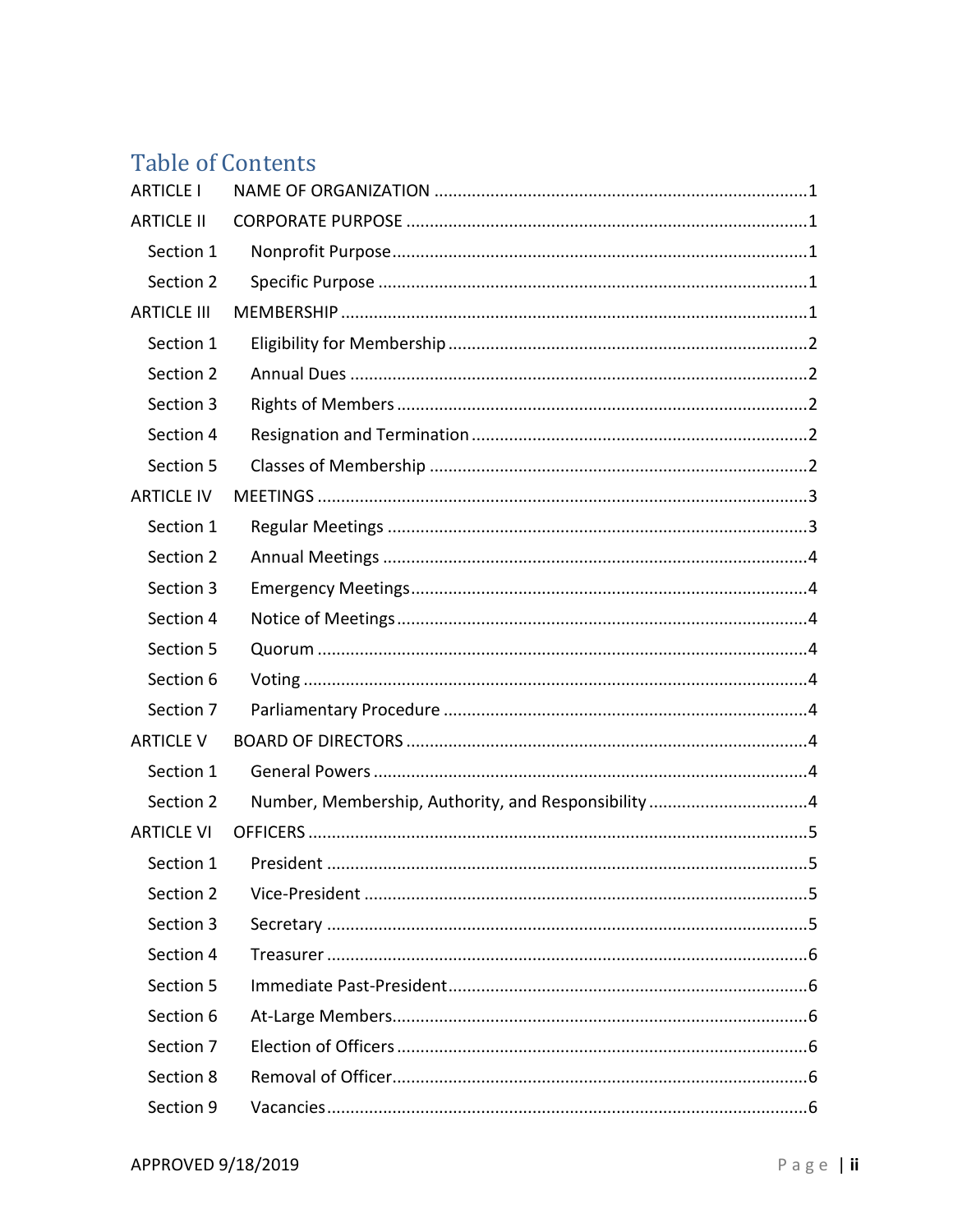| <b>ARTICLE X</b>   |  |
|--------------------|--|
|                    |  |
|                    |  |
| Section 1          |  |
| ARTICLE XIII       |  |
| <b>ARTICLE XIV</b> |  |
| Section 1          |  |
| Section 2          |  |
|                    |  |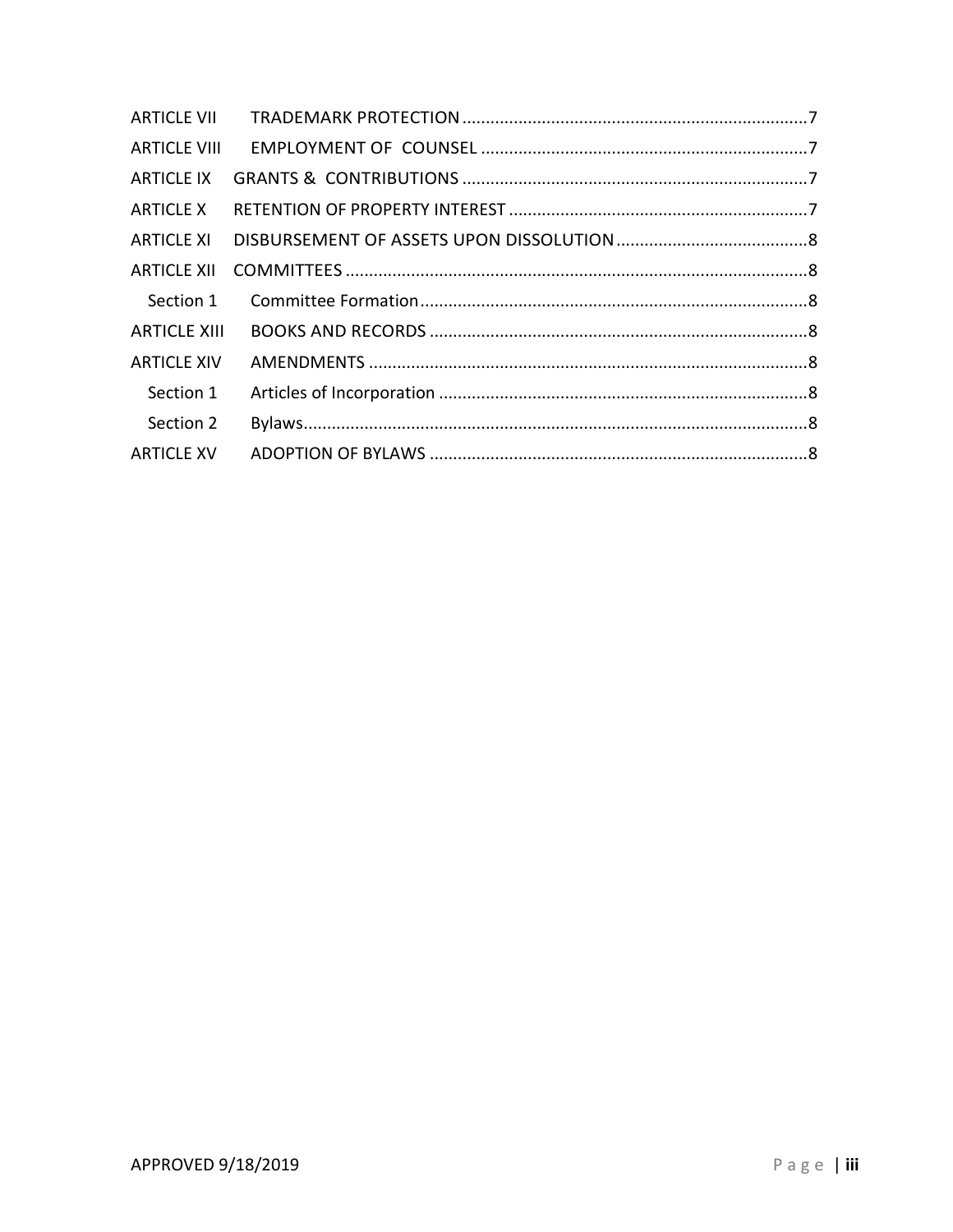# <span id="page-3-0"></span>**ARTICLE I NAME OF ORGANIZATION**

This organization shall be known as the Massachusetts Chapter of NENA, Incorporated. The organization may also be referred to as "MassNENA," "Mass NENA," or the Massachusetts Chapter of the National Emergency Number Association, Incorporated.

## <span id="page-3-1"></span>**ARTICLE II CORPORATE PURPOSE**

### **Section 1 Nonprofit Purpose**

<span id="page-3-2"></span>This corporation is organized exclusively for charitable, educational, and scientific purposes, including, for such purposes, the making of distributions to organizations that qualify as exempt organizations under section 501(c)(6) of the Internal Revenue Code, or the corresponding section of any future federal tax code.

#### **Section 2 Specific Purpose**

<span id="page-3-3"></span>MassNENA is organized to support the profession and any organizations and official public and private agencies engaged in the provision of emergency communications services in the Commonwealth of Massachusetts.

MassNENA is the Massachusetts Chapter of the National Emergency Number Association (NENA), an international organization whose purpose is to:

Lead in development, availability, implementation, and enhancement of a universal emergency telephone number common to all jurisdiction(s) through research, planning, training, and education; represent its members before communications regulatory agencies and appropriate policy-making and legislative bodies; and strive toward all citizens having immediate access to emergency public safety services so that safety of human life, protection of property and civic welfare are benefited to the utmost degree;

Aid and assist in the timely collection and dissemination of information relating to a universal emergency telephone number;

Prepare, publish, and distribute or cause to be prepared, published, and distributed a publication at regular intervals. This publication shall contain technical, administrative, operational, training, and educational information considered of interest to the membership of this Association and other people interested in public safety emergency communications;

Provide for membership in this chapter in accordance with the language and intent of its Constitution and Bylaws which are now, and may later be, in effect. Membership shall not be limited other than by classification and good character and shall have such rights and privileges by classifications as may be provided from time to time.

## <span id="page-3-4"></span>**ARTICLE III MEMBERSHIP**

**APPROVED 9/18/2019 Page 11**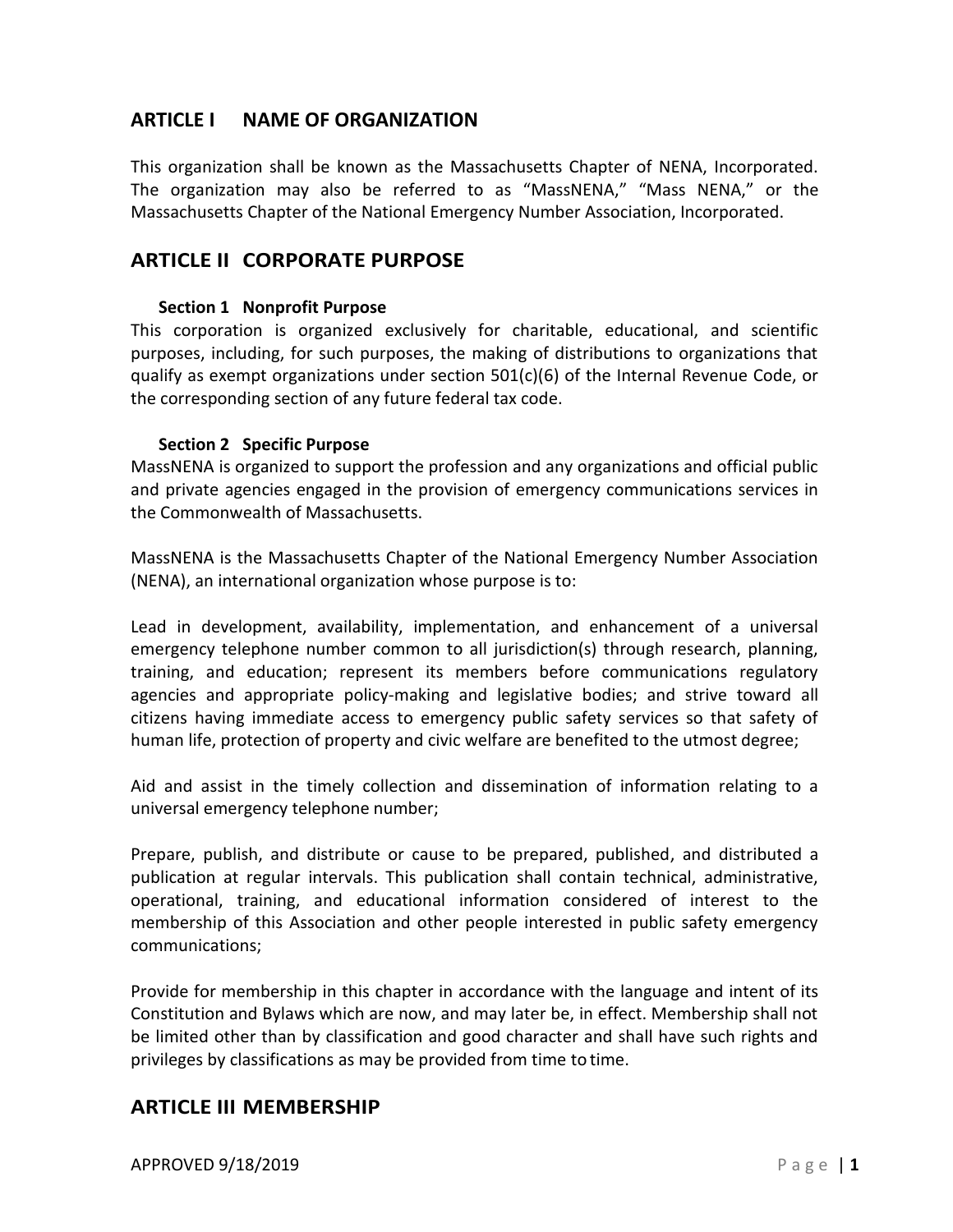### **Section 1 Eligibility for Membership**

<span id="page-4-0"></span>Membership shall be open to all persons of good character who meet the membership requirements of the National Emergency Number Association. Membership is granted after completion and receipt of a membership application and payment of annual dues.

All applications and dues are to be sent to the National Office for processing and disbursement. Any questions regarding application qualifications will be handled by the National Office.

#### **Section 2 Annual Dues**

<span id="page-4-1"></span>The annual dues are set by the National Office at the time of registration. A portion of the membership fee for Active and Commercial Members will be returned to the chapter for each member. Membership dues are payable once a year in January. Members who are delinquent over 90 days from January 1 shall be dropped from the National and State Chapter Membership Rolls.

#### **Section 3 Rights of Members**

<span id="page-4-2"></span>Each member shall be eligible to participate in chapter activities and vote in association elections and chapter meetings.

#### **Section 4 Resignation and Termination**

<span id="page-4-3"></span>Any member may resign by filing a written resignation with the secretary. A member can have their membership terminated by a quorum of the membership.

## **Section 5 Classes of Membership**

<span id="page-4-4"></span>The membership of this Chapter shall be divided into the classes of Active Public Safety Communications Agency Member, Commercial Member, Associate Member, Emergency Dispatcher, and Lifetime Member. Lifetime Member requires no annual membership fee.

Members shall be admitted in accord with the classification requirements outlined in this Article. Membership shall not be denied on the basis of race, color, religious creed, national origin, ancestry, sex, age, sexual orientation, disability, or numerical limitation. All members are eligible to serve on committees if appointed.

**Member Active Public Safety Communications Agency Responsible Member (or, "Agency Active Member"):** Those employed by, or appointed or elected to a government or quasi-government agency who are or have been responsible for some aspect of design, promotion, construction, installation, maintenance, command and/or operation of public safety emergency communications systems, including those who have previously served in or retired from such positions (*e.g. Public Safety Directors, Managers, Supervisors, Coordinators, Directors, Board Members, Trainers, Instructors, etc.),* or retired from one of the above categories. Individuals from non-governmental agencies that otherwise fall into the above designation may be considered in this category if their primary mission is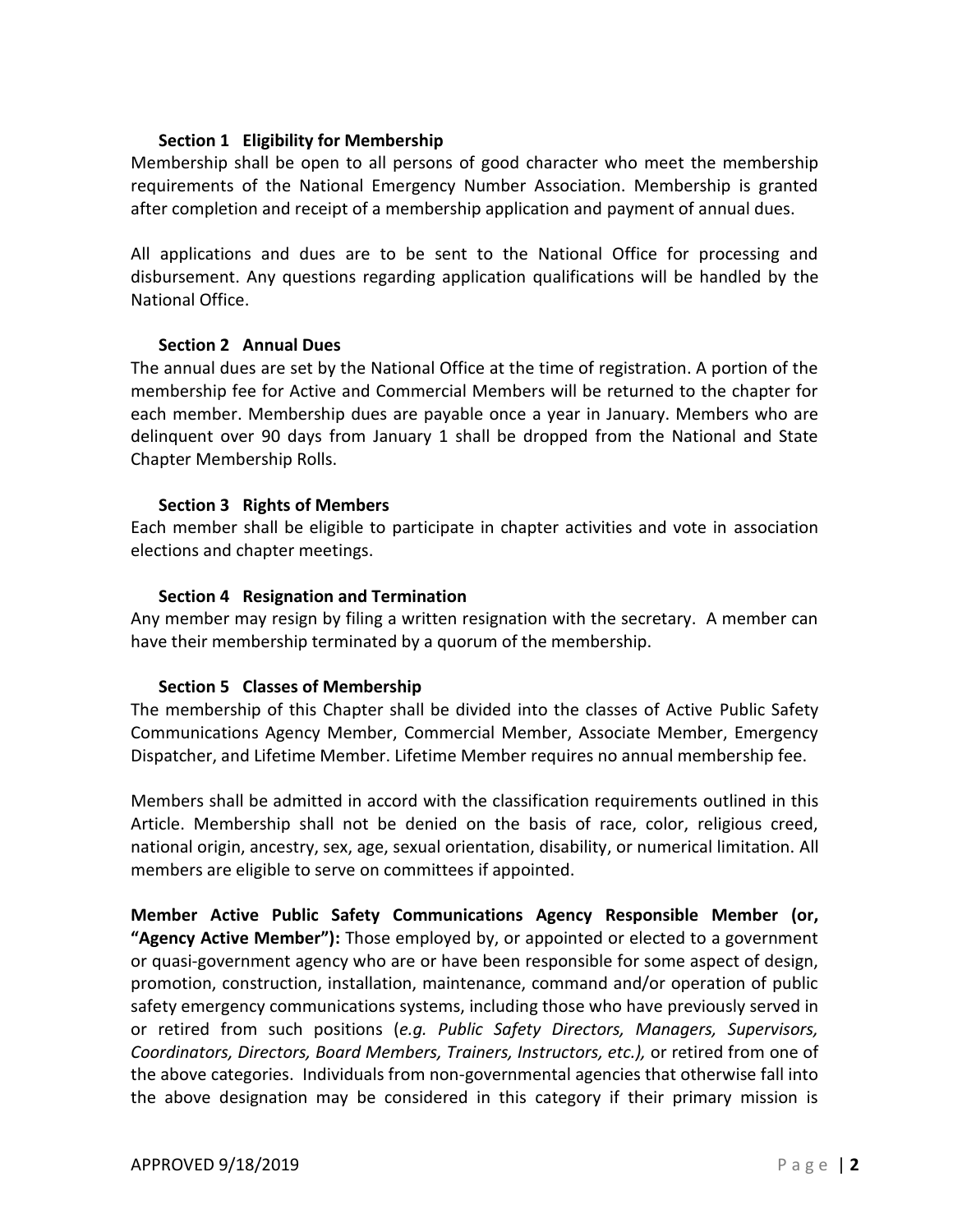engaging in the provision of public safety communications services. All Members of NENA who live or work in Massachusetts are automatically placed into this membership category within MassNENA.

Any of the above individuals who also represent an organization not engaged in the provision of public safety services as their full-time or primary affiliation shall not be eligible for this category. These individuals shall not be considered voting members.

**Non-Agency Active Member:** Active members that do not fall into the "Agency Active Member" category. This may include those who provide products and services related to public safety emergency systems and the public safety emergency communications field, including both for-profit and non-profit organizations, and including those who have retired from such positions (*e.g. Consultants, Developers, Service Providers, Marketers, Sales Representatives, etc.),* or retired from one of the above categories.All Commercial Members of NENA who live or work in Massachusetts automatically become members of MassNENA.

**Telecommunicator Active Member:** Telecommunicator members are those who are certified, engaged in, employed as, or retired from *non-management and non-supervisory positions,* including call-takers and dispatchers, who wish to further their career in the emergency communications industry and support the goals and objectives of NENA (*e.g. non-supervisory Dispatchers, Call-Takers, Communications Officers, etc.),* or retired from one of the above categories.Telecommunicator members are nonvoting members of the national association, may not nominate candidates for national office, and may not hold national office. Telecommunicator members may vote on the Chapter level in matters of Chapter business, and in the election of Chapter officers, and may nominate candidates for Chapter offices.

**Associate Member:** Those who are not eligible for other levels of membership but who wish to support the goals and objectives of NENA (i.e., *non-public safety related individuals that wish to support the goals and objectives of NENA).* Privileges of Associate Members are restricted as follows: Associate members are nonvoting members of the national association, may not nominate candidates for national office, and may not hold national office. Associate members may vote on the Chapter level in matters on Chapter business, and in the election of Chapter officers, and may nominate candidates for Chapter offices. Associate Members will not receive the annual Membership Directory. All Associate Members who live or work in Massachusetts automatically become members of MassNENA.

## <span id="page-5-0"></span>**ARTICLE IV MEETINGS**

## **Section 1 Regular Meetings**

<span id="page-5-1"></span>Regular meetings of the members shall be held no less than quarterly, at a time and place designated by the chair.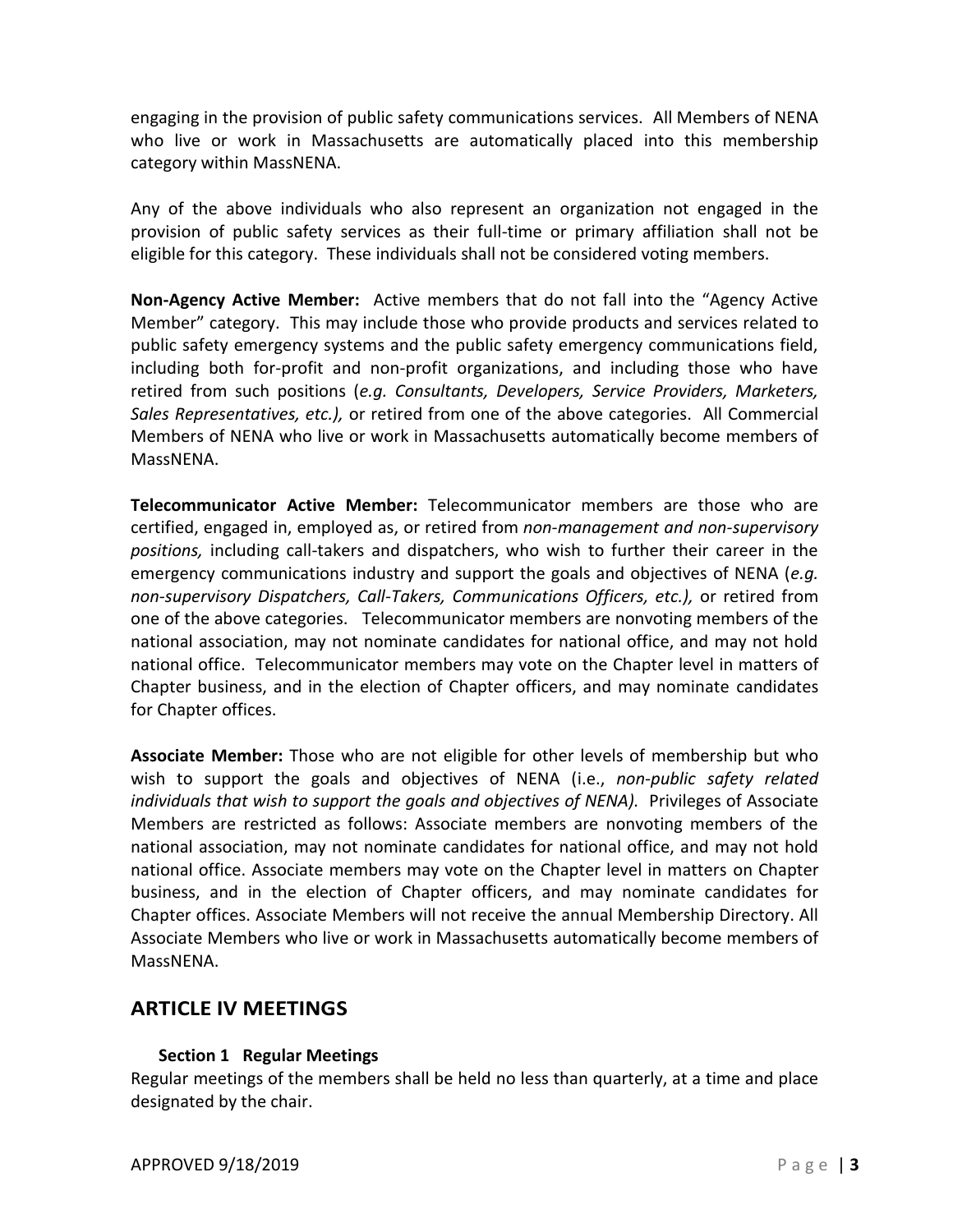#### **Section 2 Annual Meetings**

<span id="page-6-0"></span>An annual meeting of the members shall take place in September, the specific date, time and location of which will be designated by the chair. At the annual meeting the members shall elect directors and officers, receive reports on the activities of the association, and determine the direction of the association for the coming year.

### **Section 3 Emergency Meetings**

<span id="page-6-1"></span>Emergency meetings may be called by the President or a simple majority of the Board of Directors.

## **Section 4 Notice of Meetings**

<span id="page-6-2"></span>Notice of each meeting shall be posted on the association's website and distributed via email to the membership no less than three (3) days before the meeting unless an emergency meeting is called in which case the three (3) day requirement is waived.

## **Section 5 Quorum**

<span id="page-6-3"></span>A quorum of the meeting of the members shall consist of at least two members of the Board of Directors and at least five (5) active members of the chapter.

#### **Section 6 Voting**

<span id="page-6-4"></span>All issues to be voted on shall be decided by a simple majority of those present at the meeting in which the vote takes place.

## **Section 7 Parliamentary Procedure**

<span id="page-6-5"></span>Any question concerning parliamentary procedure at meetings shall be determined by the President by reference to Robert's Rules of Order.

# <span id="page-6-6"></span>**ARTICLE V BOARD OF DIRECTORS**

## **Section 1 General Powers**

<span id="page-6-7"></span>The affairs of MassNENA shall be managed by its Board of Directors. The Board of Directors shall have control of and be responsible for the management of the affairs and property of MassNENA.

#### **Section 2 Number, Membership, Authority, and Responsibility**

<span id="page-6-8"></span>The number of Directors shall be fixed from time-to-time by the Directors but shall consist of no less than four (4) nor more than nine (9) including the following officers: President, Vice-President, Secretary, Treasurer, Immediate Past-President, and At-Large members.

Each duly elected officer is a member of the Board of Directors.

Authority is given to the Board of Directors, between annual meetings, to perform all functions and do all acts which this chapter might do or perform. Its decisions shall be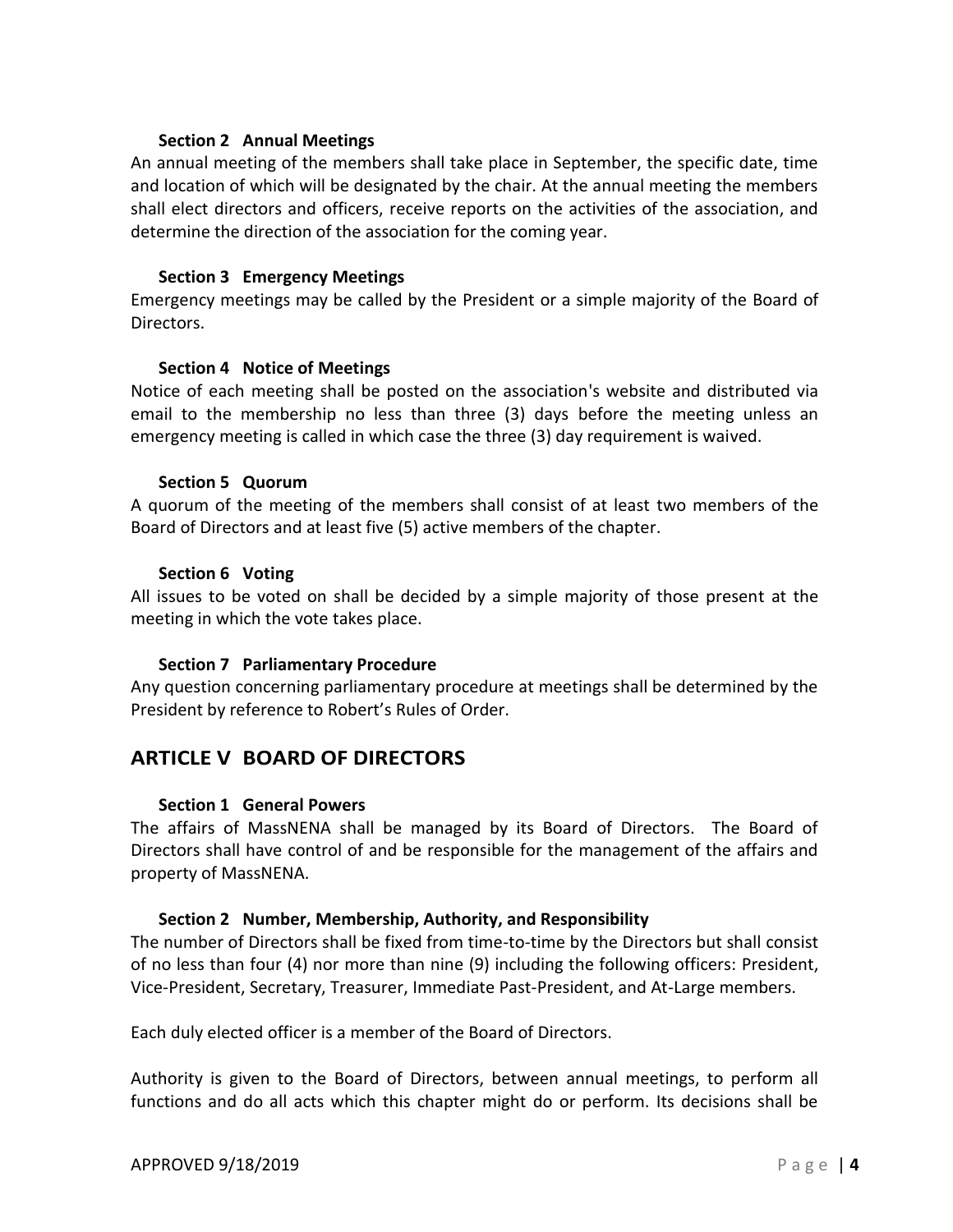final in matters determined reasonable and proper. It has the power to convene or poll itself by a majority vote.

The MassNENA Board of Directors shall make appropriate recommendations to the membership at Chapter meetings on matters considered by the board since the last Chapter meeting; supervise all accounts and expenses of the chapter; review, modify as necessary, and approve the proposed budget of the chapter, such budget to show anticipated revenues by source, anticipated expenses and the desired objective, and anticipated expenses of any projects that are not a part of the regular activities of the chapter. The Board of Directors shall convene regular meetings at a location as the President shall designate, or as the board itself may otherwise deem necessary to be a majority vote of its members. A meeting of the Board of Directors shall not be official unless attended by a majority of its members.

# <span id="page-7-0"></span>**ARTICLE VI OFFICERS**

The officers of this Board shall be President, Vice-President, Secretary, Treasurer, Immediate Past-President, and four (4) At-Large Members.

## **Section 1 President**

<span id="page-7-1"></span>The President shall carry out duties as delegated in this Article, and those policies duly adopted by the Executive Board; appoint special committees to perform tasks deemed necessary; authorize the necessary expenses of any board member or committee chair for the purpose of official MassNENA business, with such authorization shall be reported to the Executive Board in a quarterly financial statement; call any committee into session at any time; engage legal counsel in accordance with [ARTICLE VIII](#page-9-1) of the Bylaws. The President's duties shall include the following: preside at all MassNENA meetings; serve as Chair of the Executive Board; report on the state of the chapter to the membership during its Annual Meeting; carry out the purposes of this chapter as set forth in its Constitution and Bylaws; make appointments to fill vacancies in office. The President's parliamentary decision within a formal meeting shall be final, provided that it is not in conflict with the Rules of this chapter and for other matters by Roberts Rules of Order to the extent practicable.

## **Section 2 Vice-President**

<span id="page-7-2"></span>The Vice President shall perform all the duties of the President in his/her absence or inability to act. When so acting, the Vice President shall have all the powers of and be subject to all the restrictions upon the President. The Vice President shall have such other duties and exercise such other authority as may be delegated or assigned by the President or the Executive Board.

#### **Section 3 Secretary**

<span id="page-7-3"></span>The Secretary will provide the notice and take and keep the minutes and records of MassNENA meetings, including the meetings of the Board of Directors. The Secretary is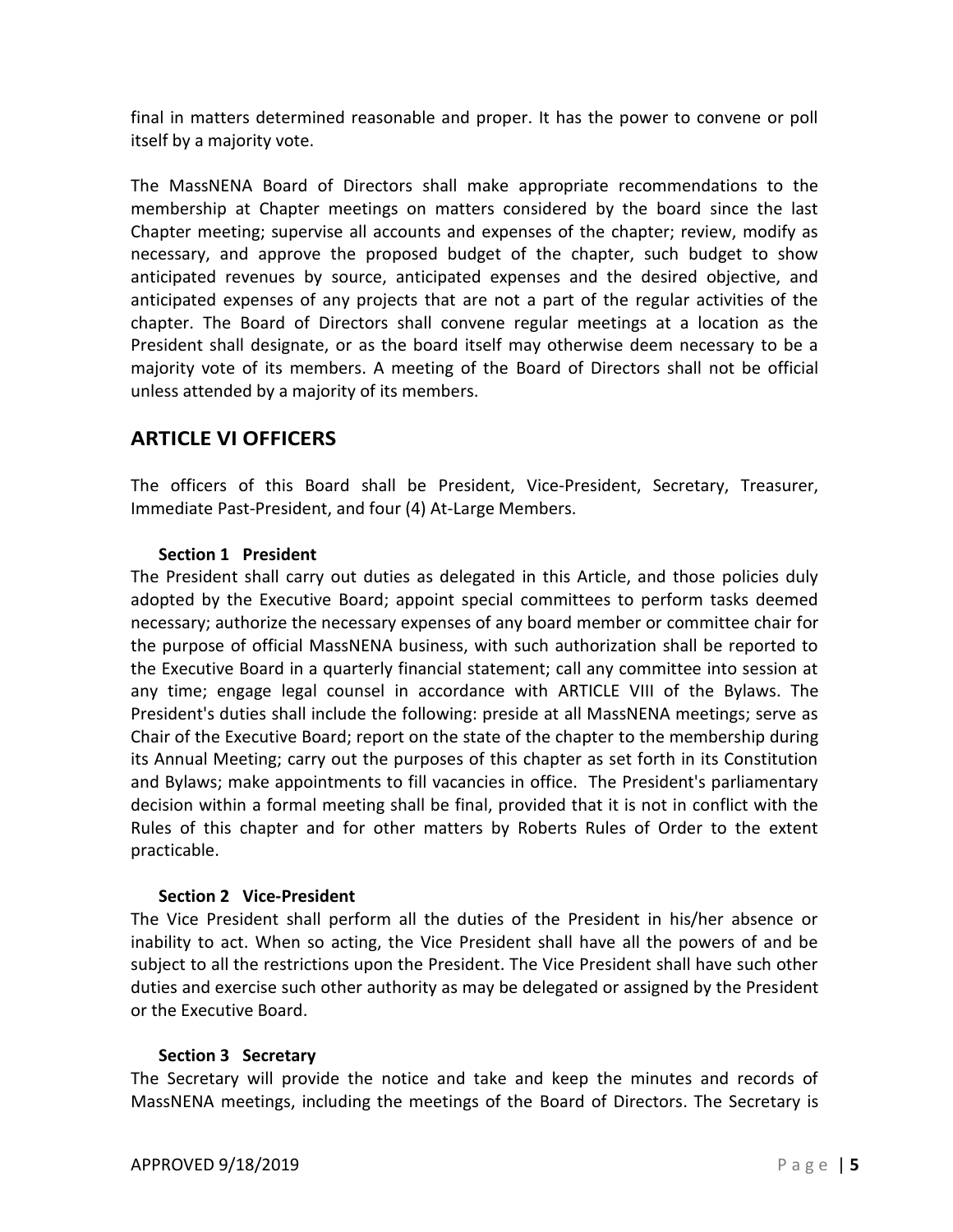responsible for filing all appropriate paperwork with the Commonwealth of Massachusetts – Secretary of State's Corporate Office. The Secretary shall have such other duties and exercise such authority as from time to time may be delegated or assigned by the President or Executive Board.

#### **Section 4 Treasurer**

<span id="page-8-0"></span>The Treasurer will administer all funds of the MassNENA Chapter and will make a report to the membership at the annual meeting as to the finances of the Chapter. The Treasurer is responsible for filing all appropriate paperwork with the Internal Revenue Service and the Massachusetts Department of Revenue. The Treasurer shall have such other duties and exercise such authority as from time to time may be delegated or assigned by the President or Executive Board.

#### **Section 5 Immediate Past-President**

<span id="page-8-1"></span>The Immediate Past-President provides advice and leadership to the Board of Directors regarding past practices and other matters to assist the Board in governing the Association. The Immediate Past President supports the president and the Vice-President on an as-needed basis.

## **Section 6 At-Large Members**

<span id="page-8-2"></span>The At-Large Members are empowered to perform such duties and exercise that authority delegated or assigned by the President or the Executive Board, including functions such as membership, database management, newsletter production, and special projects. To the greatest extent practicable, these positions will be used to create a diversity of membership and regional representation on the Board of Directors.

## **Section 7 Election of Officers**

<span id="page-8-3"></span>The officers of President, Vice-President, Secretary, and Treasurer will be filled by election at the Annual Meeting. Election to office shall be determined by receiving a plurality of the votes cast. The President will become Immediate Past President at the end of his/her term. The At-Large Members will be chosen by the Board of Directors at its first meeting following the Annual Meeting. All officers shall serve for a term of one (1) year.

## **Section 8 Removal of Officer**

<span id="page-8-4"></span>Any of the officers may be removed with or without cause, at any time, by a vote of threequarters (3/4) of the members of the Board of Directors if in their judgment the best interest of MassNENA would be served thereby. Each member of the Board of Directors must receive written notice of the proposed removal at least five (5) days in advance of the proposed action. An officer who has been removed from office will also be automatically removed as a member of the Board of Directors.

#### **Section 9 Vacancies**

<span id="page-8-5"></span>Whenever any vacancy occurs in the Board of Directors, it shall be filled without undue delay by a majority vote of the remaining members of the Board of Directors at a regular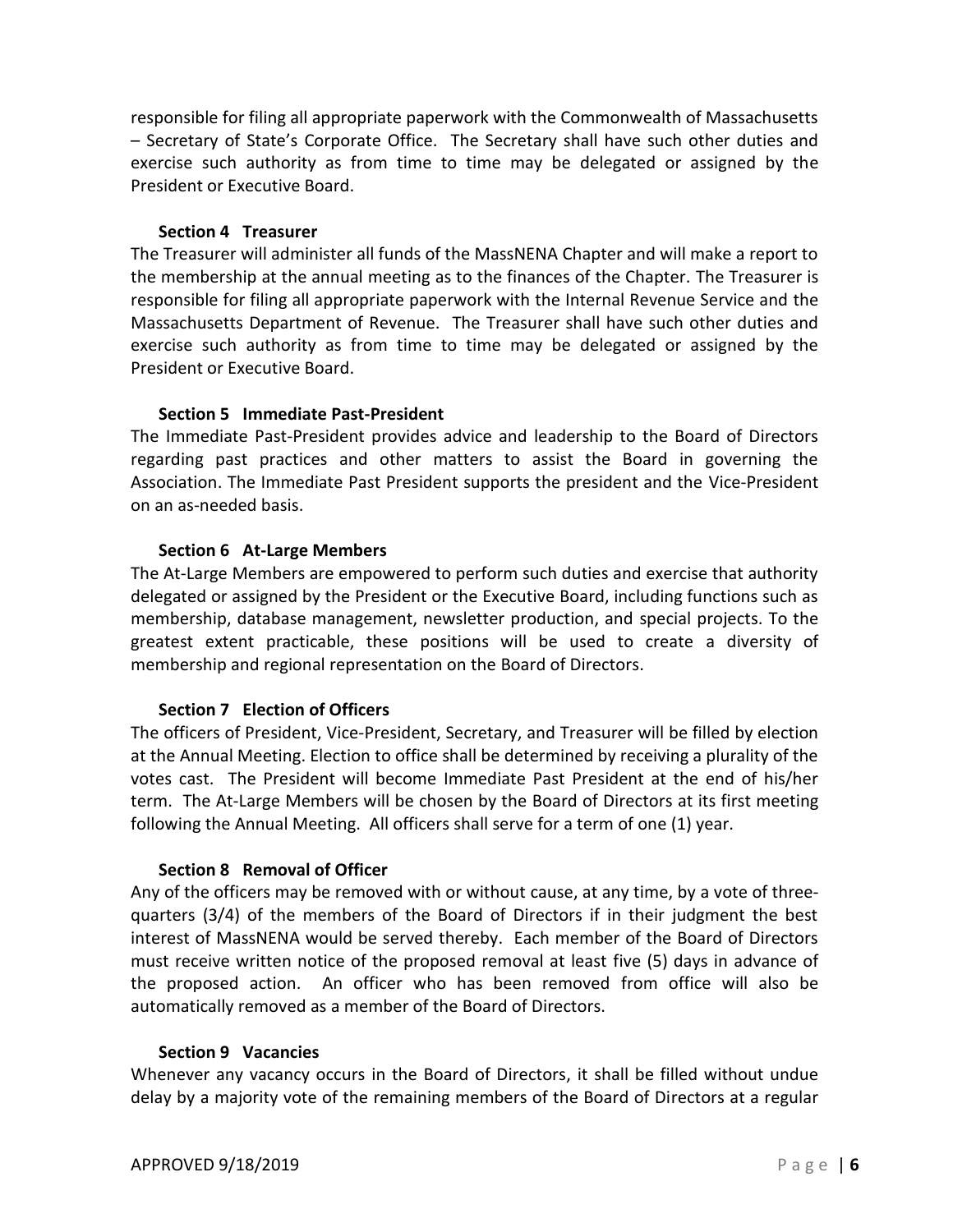meeting.

# <span id="page-9-0"></span>**ARTICLE VII TRADEMARK PROTECTION**

The NENA logo is the registered trademark and its use, except as specifically provided for in this Article, shall be strictly controlled by the NENA National Executive Board. Chapters are specifically authorized to use the logo for stationery purposes in the pursuit of their normal business activities. The use of the logo in the manufacture of jewelry and hardware in conjunction with identification or commercial activities is expressly prohibited as provided in this section. Any deviation from the restrictions above shall require the express written authority of the Executive Director of the National Association in each particular instance.

# <span id="page-9-1"></span>**ARTICLE VIII EMPLOYMENT OF COUNSEL**

Counsel may be employed upon the direction of the MassNENA Executive Board. Counsel shall be employed for the purpose of providing legal advice to MassNENA and for the preparation and presentation of matters before governmental bodies.

# <span id="page-9-2"></span>**ARTICLE IX GRANTS & CONTRIBUTIONS**

The President of this Chapter or any member designated by him/her may make an application to philanthropic organizations, corporations, agencies, groups or persons for grants or contributions of funds or property for carrying out general or specific purposes of MassNENA. No application or solicitation shall be made to, or contributions received from, any person or agency, absent a determination by the Board of Directors that a grant or contribution to MassNENA would be motivated by the desire to further the purpose of MassNENA and not to derive personal benefit or privilege to the donor.

Any member who may be offered a grant, or contribution, or contract for MassNENA shall immediately notify the President. No grant or contribution shall be finally accepted by the Chapter, except upon approval of the Board of Directors. The terms of any such grant or contribution shall be outlined in writing and signed both on behalf of MassNENA and the donor.

Any grant or contribution to MassNENA shall be credited to its general fund unless, under the terms of thereof, a special fund is prescribed. The budgeting, receipt, custody, and disbursement of any such grant or contribution shall follow the procedure defined for general funds of MassNENA unless provided otherwise in terms of the grant or contribution and agreed to by the Executive Board.

# <span id="page-9-3"></span>**ARTICLE X RETENTION OF PROPERTY INTEREST**

All rights, title, and interest, both legal and equitable, in and to a property of this chapter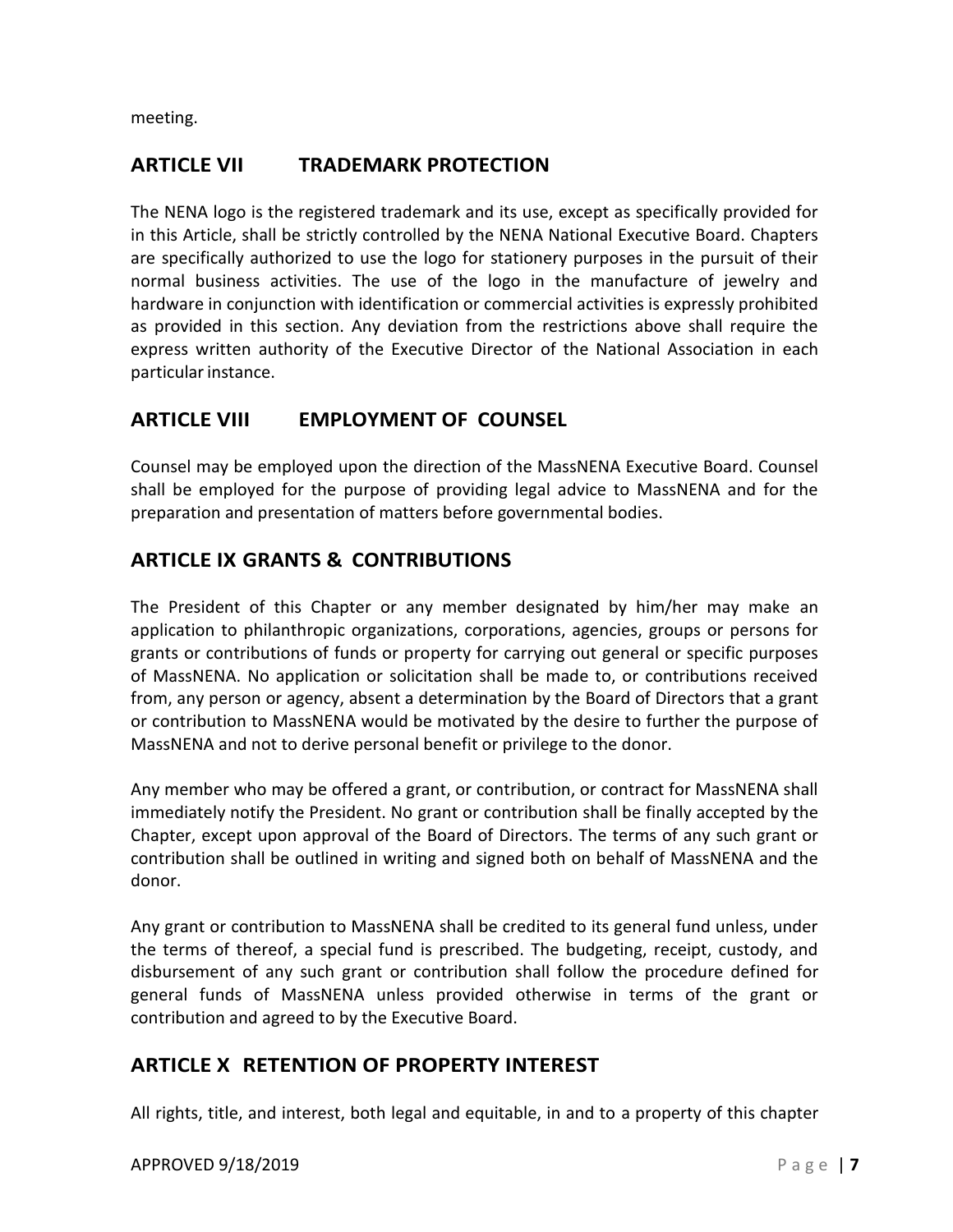shall remain in the chapter. Any property of the chapter in the possession or trust of a member or employee shall be returned immediately to the chapter in the event of his/her death, resignation, suspension, expulsion, or termination of relationship with this chapter.

# <span id="page-10-0"></span>**ARTICLE XI DISBURSEMENT OF ASSETS UPON DISSOLUTION**

Should MassNENA be dissolved, all assets shall be distributed to an organization of similar purpose as selected by a two-thirds majority vote of an Annual Meeting quorum, or by the Executive Board if between annual conferences.

## <span id="page-10-1"></span>**ARTICLE XII COMMITTEES**

## **Section 1 Committee Formation**

<span id="page-10-2"></span>The Board of Directors may create committees as needed, such as fundraising, public relations, data collection, etc. The President appoints all committee chairs.

## <span id="page-10-3"></span>**ARTICLE XIII BOOKS AND RECORDS**

The corporation shall keep complete books and records of account and minutes of the proceedings of the Board of Directors.

# <span id="page-10-4"></span>**ARTICLE XIV AMENDMENTS**

#### **Section 1 Articles of Incorporation**

<span id="page-10-5"></span>The Articles may be amended in any manner at any regular or special meeting of the Board of Directors, provided that specific written notice of the proposed amendment of the Articles setting forth the proposed amendment or a summary of the changes to be effected thereby shall be given to each director at least three days in advance of such a meeting if delivered personally, by facsimile, or by e-mail or at least five days if delivered by mail. As required by the Articles, any amendment to Article III or Article VI of the Articles shall require the affirmative vote of all directors then in office. All other amendments of the Articles shall require the affirmative vote of an absolute majority of directors then in office.

#### **Section 2 Bylaws**

<span id="page-10-6"></span>The Board of Directors may amend these Bylaws by majority vote at any regular or special meeting. Written notice setting forth the proposed amendment or summary of the changes to be effected thereby shall be given to each director within the time and the manner provided for the giving of notice of meetings of directors.

A proposal to amend the Bylaws of the chapter shall be honored from any member. Errors in the format of such proposal shall not be sufficient cause for rejection.

# <span id="page-10-7"></span>**ARTICLE XV ADOPTION OF BYLAWS**

**APPROVED 9/18/2019** Page 18